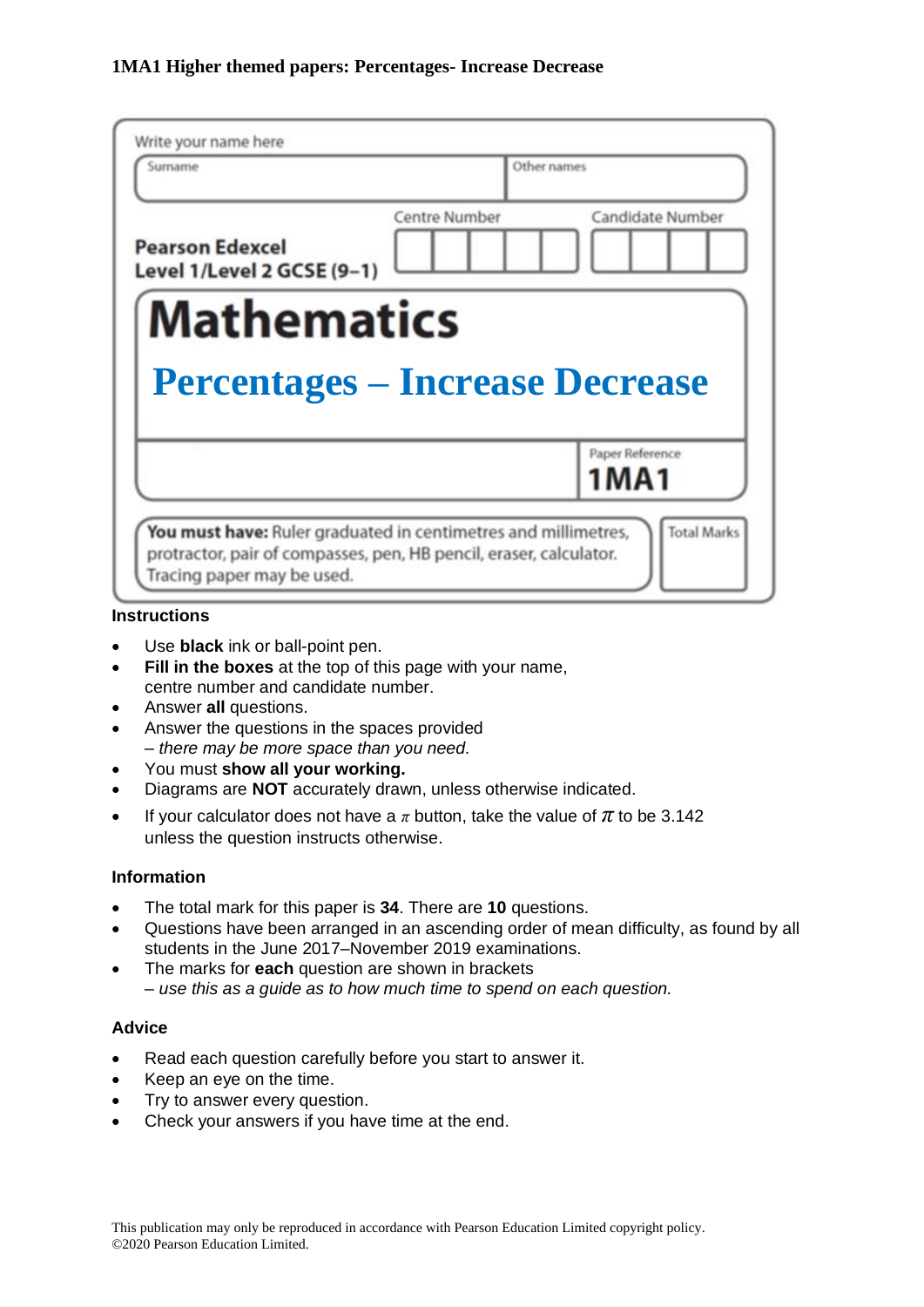**1** A force of 70 newtons acts on an area of 20 cm<sup>2</sup>  $\mathbf{F}$   $\mathbf{F}$   $\mathbf{F}$  force of 70 newtons acts on an area of

| The force is increased by 10 newtons.      | torce<br>$\vert$ pressure $=$ $\frac{\ }{\ }$ |
|--------------------------------------------|-----------------------------------------------|
| The area is increased by $10 \text{ cm}^2$ | area                                          |

| $pressure =$ | force |
|--------------|-------|
|              | area  |

Helen says,

"The pressure decreases by less than 20%"

Is Helen correct? You must show how you get your answer.  $\frac{1}{\sqrt{2}}$ 

(**Total for Question 1 is 3 marks**)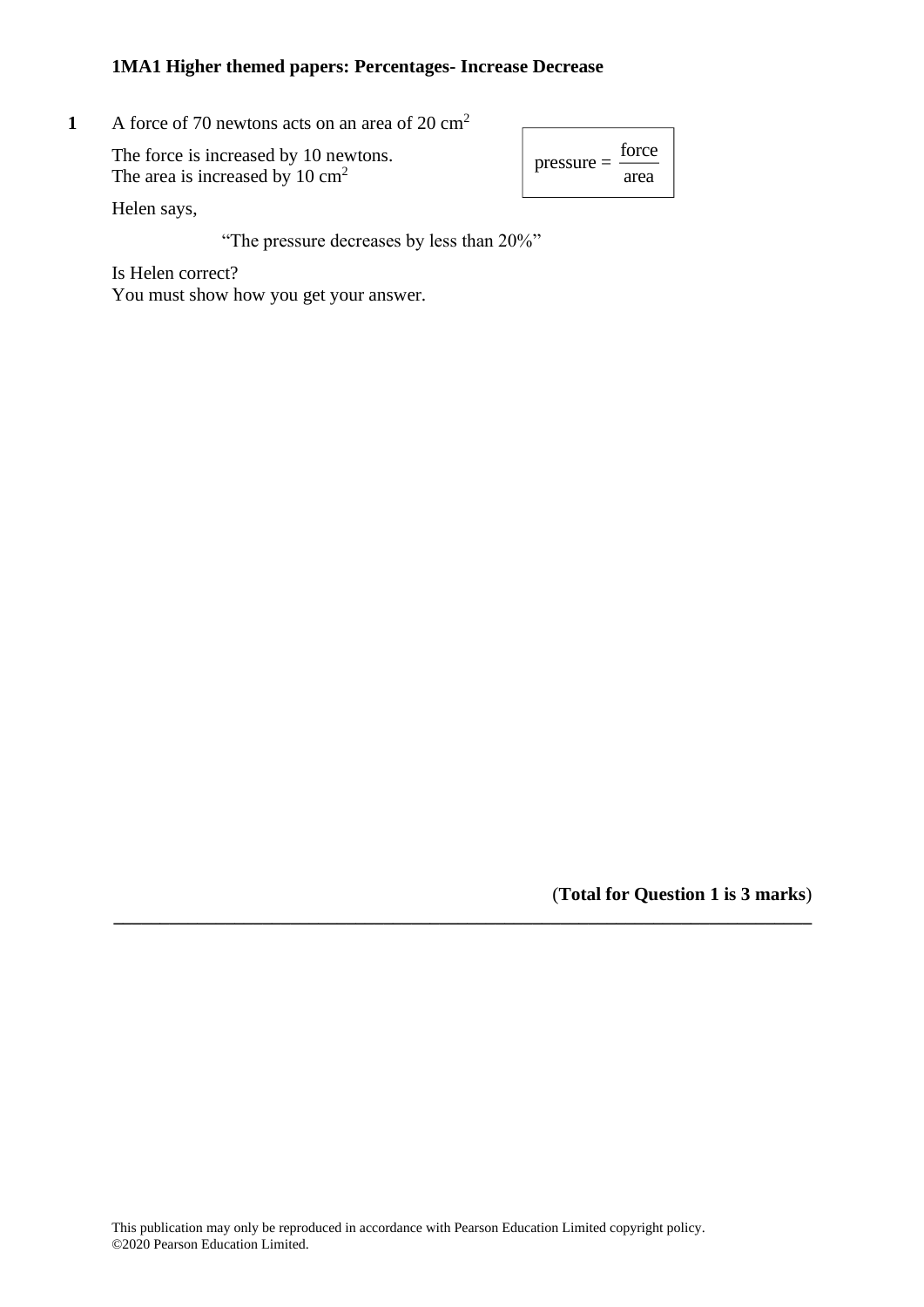$$
2 \qquad T = \sqrt{\frac{w}{d^3}}
$$

 $w = 5.6 \times 10^{-5}$  $d = 1.4 \times 10^{-4}$ 

(*a*) Work out the value of *T*. Give your answer in standard form correct to 3 significant figures.

> *T* = ....................................................... (**2**)

*w* is increased by 10% *d* is increased by 5%

Lottie says,

"The value of *T* will increase because both *w* and *d* are increased."

(*b*) Lottie is wrong. Explain why.

...................................................................................................................................................... ...................................................................................................................................................... (**2**) (**Total for Question 2 is 4 marks**)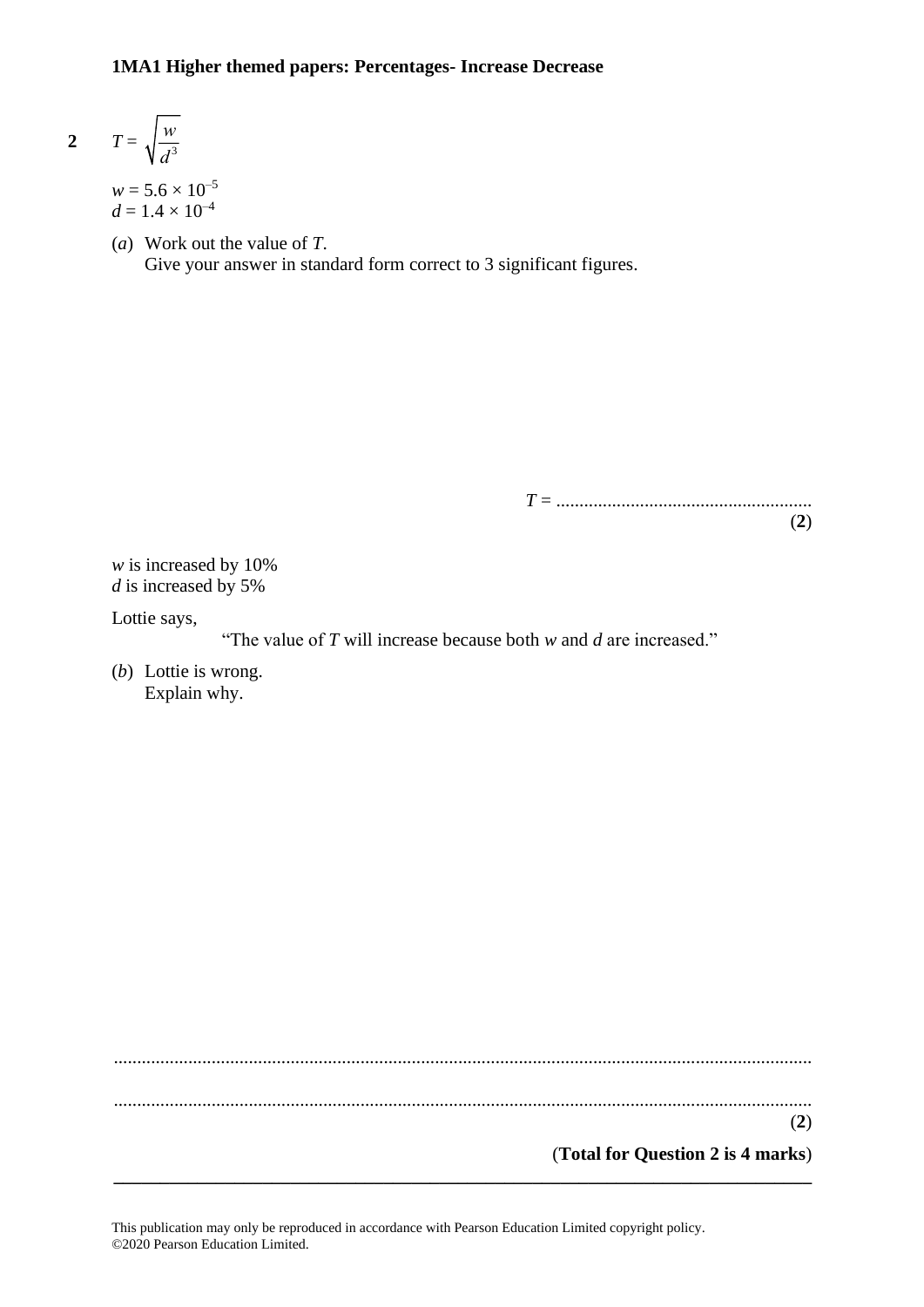**3** Last year Jo paid £245 for her car insurance. This year she has to pay £883 for her car insurance.

Work out the percentage increase in the cost of her car insurance.

.......................................................%

**(Total for Question 3 is 3 marks)**

**4** The price of all rail tickets increased by 5 %. The price of a rail ticket from London to Ipswich increased by £2.30

**\_\_\_\_\_\_\_\_\_\_\_\_\_\_\_\_\_\_\_\_\_\_\_\_\_\_\_\_\_\_\_\_\_\_\_\_\_\_\_\_\_\_\_\_\_\_\_\_\_\_\_\_\_\_\_\_\_\_\_\_\_\_\_\_\_\_\_\_\_\_\_\_\_\_\_**

Work out the price of the ticket before the increase.

£ .......................................................

**(Total for Question 4 is 2 marks)**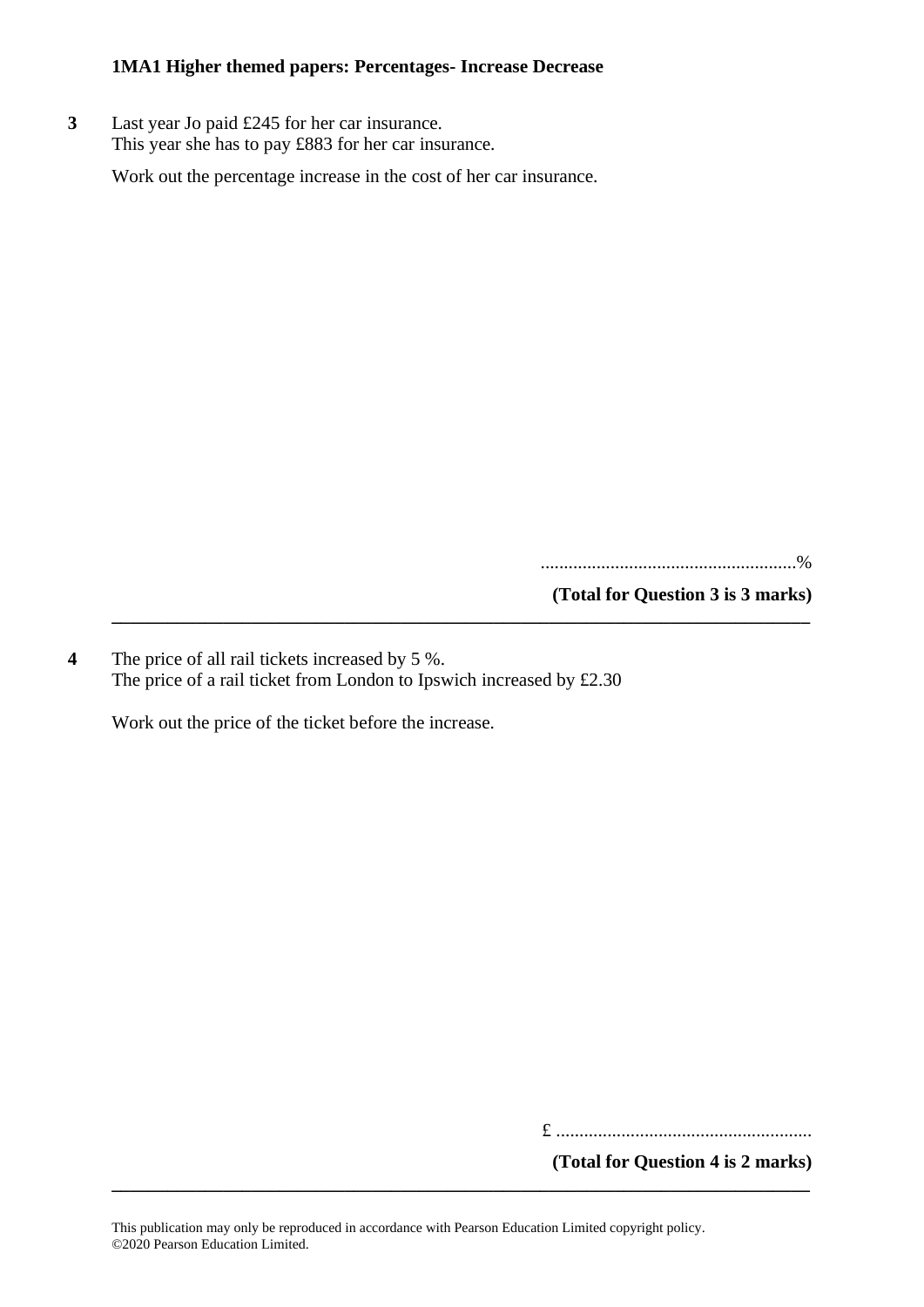**5** Becky buys a new car for £25 000

The value of this car will depreciate

by 20% at the end of the first year and then by 12% at the end of every year after the first year.

**\_\_\_\_\_\_\_\_\_\_\_\_\_\_\_\_\_\_\_\_\_\_\_\_\_\_\_\_\_\_\_\_\_\_\_\_\_\_\_\_\_\_\_\_\_\_\_\_\_\_\_\_\_\_\_\_\_\_\_\_\_\_\_\_\_\_\_\_\_\_\_\_\_\_\_**

Work out the value of the car at the end of 3 years.

£.......................................................

**(Total for Question 5 is 3 marks)**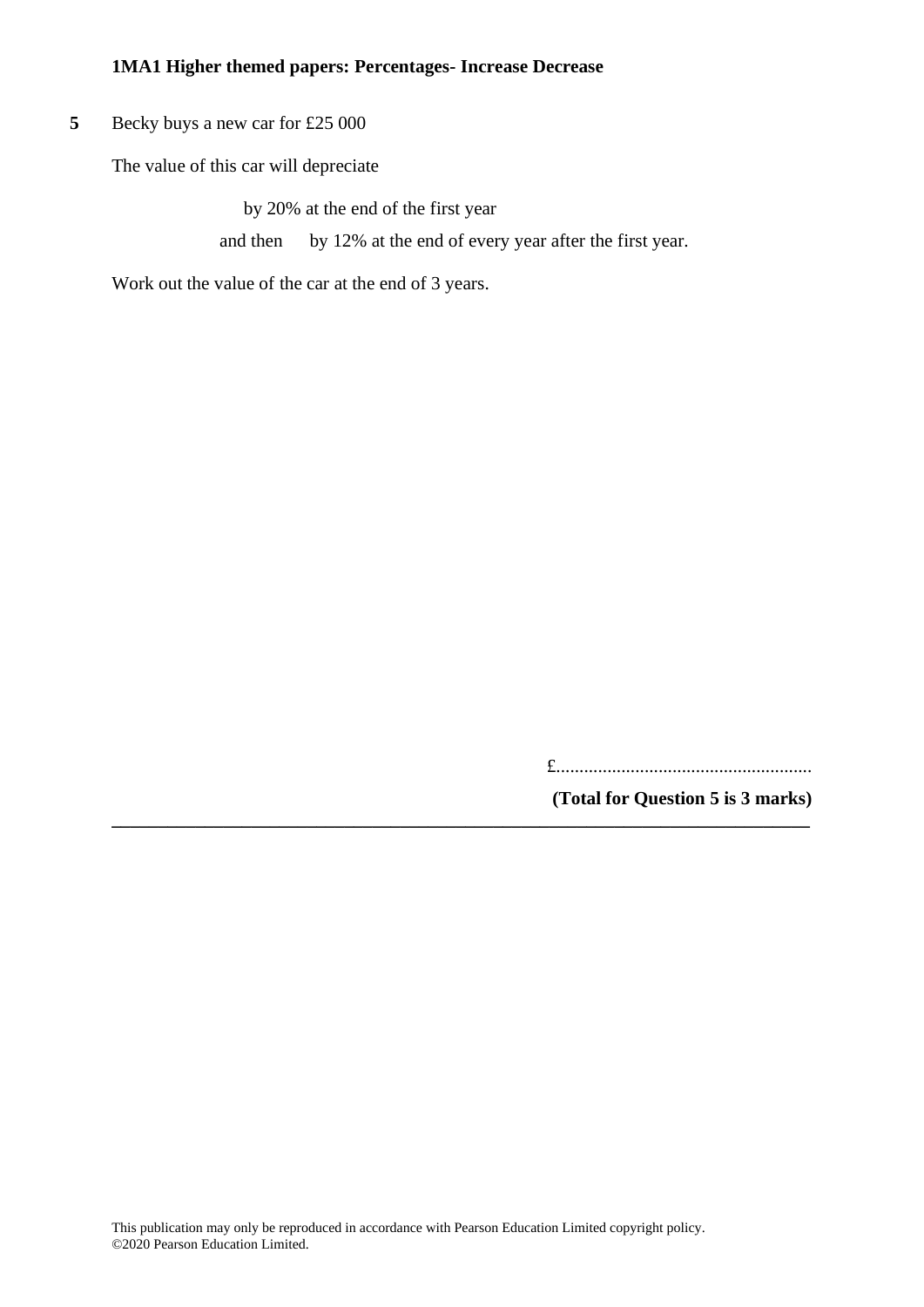**6** In 2016 the population of the UK was  $6.5 \times 10^7$ 

Laura wants to calculate an estimate for the population of the UK in 2020. She assumes that the population increases by 0.6% each year.

(*a*) Using Laura's assumption, calculate an estimate for the population of the UK in 2020.

| (2)                                                                                                                                                                                                                                                                                                                                                                                        |  |
|--------------------------------------------------------------------------------------------------------------------------------------------------------------------------------------------------------------------------------------------------------------------------------------------------------------------------------------------------------------------------------------------|--|
| Kieran also assumes that the population of the UK increases by 0.6% each year.                                                                                                                                                                                                                                                                                                             |  |
| He says that it will take over 80 years for the population to increase by 50% because $\frac{50}{0.6}$ = 83.3                                                                                                                                                                                                                                                                              |  |
| Kieran's method is wrong.                                                                                                                                                                                                                                                                                                                                                                  |  |
| $(b)$ Explain what is wrong with his method.                                                                                                                                                                                                                                                                                                                                               |  |
|                                                                                                                                                                                                                                                                                                                                                                                            |  |
|                                                                                                                                                                                                                                                                                                                                                                                            |  |
|                                                                                                                                                                                                                                                                                                                                                                                            |  |
| $\lambda$ , and $\lambda$ and $\lambda$ and $\lambda$ and $\lambda$ and $\lambda$ and $\lambda$ and $\lambda$ and $\lambda$ and $\lambda$ and $\lambda$ and $\lambda$ and $\lambda$ and $\lambda$ and $\lambda$ and $\lambda$ and $\lambda$ and $\lambda$ and $\lambda$ and $\lambda$ and $\lambda$ and $\lambda$ and $\lambda$ and $\lambda$ and $\lambda$<br>$\sim$ 1 $\sim$ 60 $\sim$ 1 |  |

Assuming that the population of the UK increases by 0.6% each year,

(*c*) show that the population of the UK each year forms a geometric progression.

**(2) (Total for Question 6 is 5 marks)**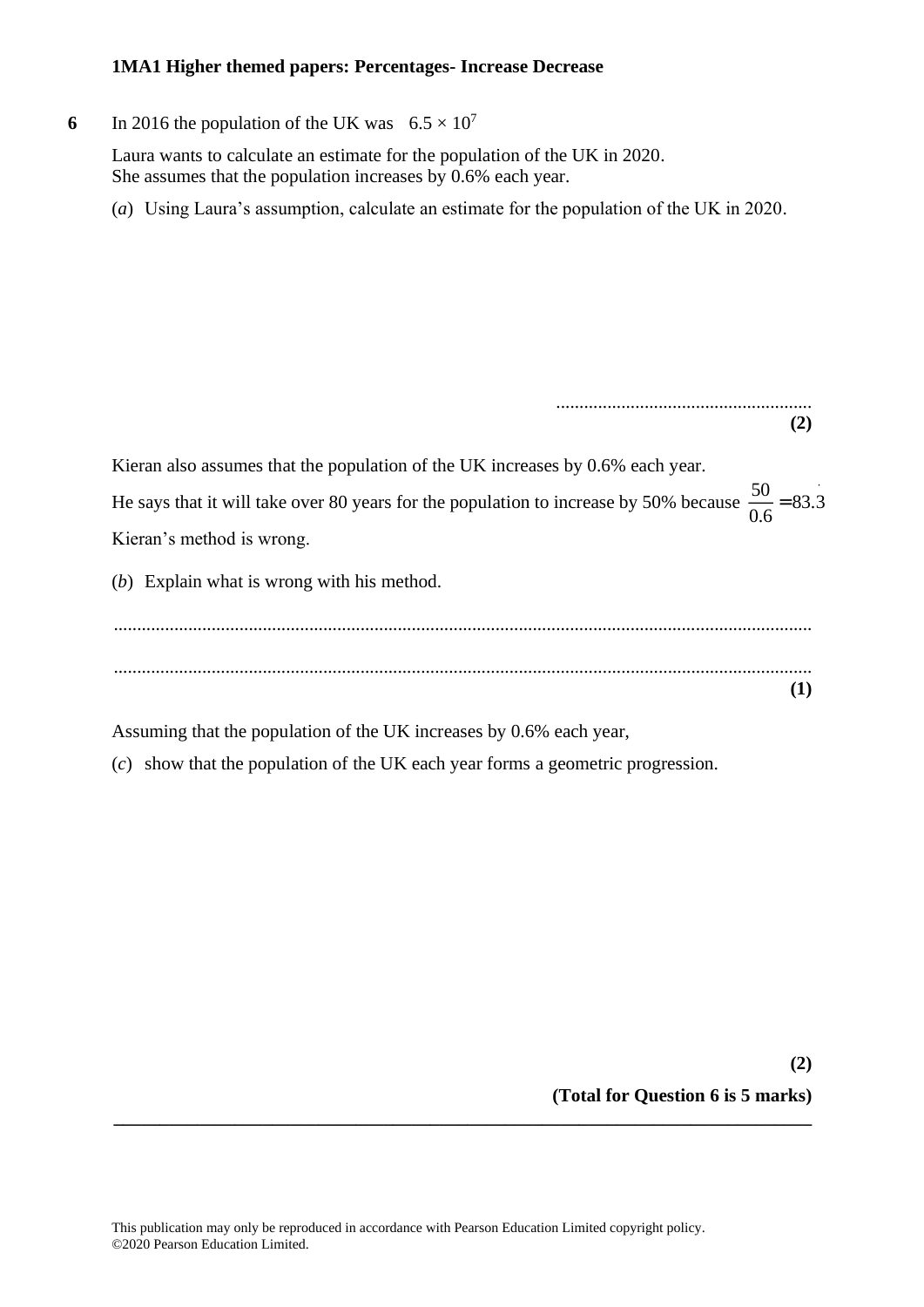

Put 25% more cereal into each box and do **not** change the price.

Here is Sadia's idea.

Reduce the price and do **not** change the amount of cereal in each box.

Sadia wants her idea to give the same value for money as Jack's idea.

By what percentage does she need to reduce the price?

...................................................... %

**(Total for Question 7 is 3 marks)**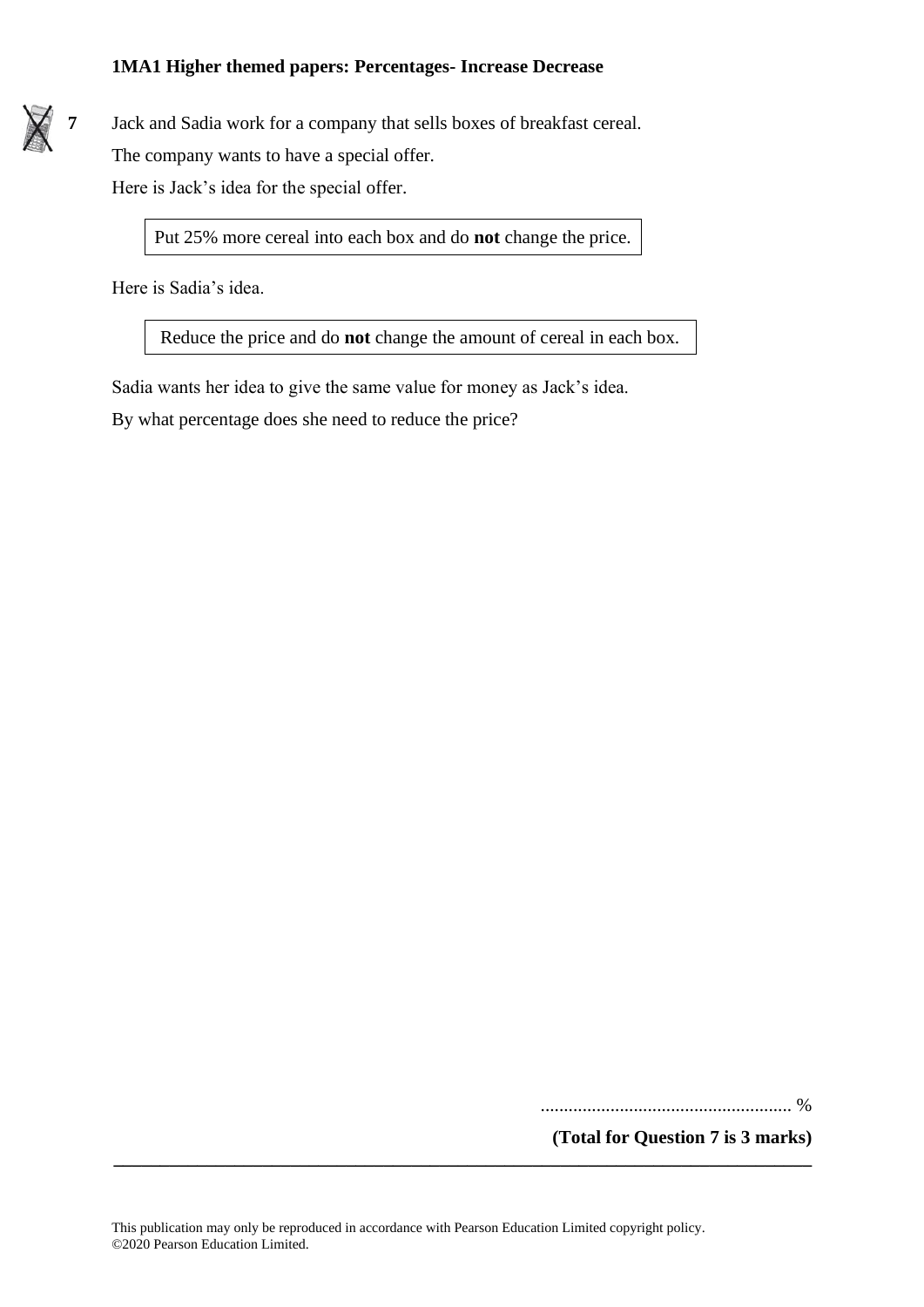

**8** In a sale, the price of a jacket is reduced.

The jacket has a normal price of £52 The jacket has a sale price of £41.60

Work out the percentage reduction in the price of the jacket.

......................................... %

**(Total for Question 8 is 3 marks)**

**9** In a sale, the price of a TV is reduced by 25%.

A week later, the sale price of the TV is reduced by 15%. The price of the TV is now £293.25.

**\_\_\_\_\_\_\_\_\_\_\_\_\_\_\_\_\_\_\_\_\_\_\_\_\_\_\_\_\_\_\_\_\_\_\_\_\_\_\_\_\_\_\_\_\_\_\_\_\_\_\_\_\_\_\_\_\_\_\_\_\_\_\_\_\_\_\_\_\_\_\_\_\_\_\_**

What was the price of the TV before the sale?

£ .......................................................

**(Total for Question 9 is 3 marks)**